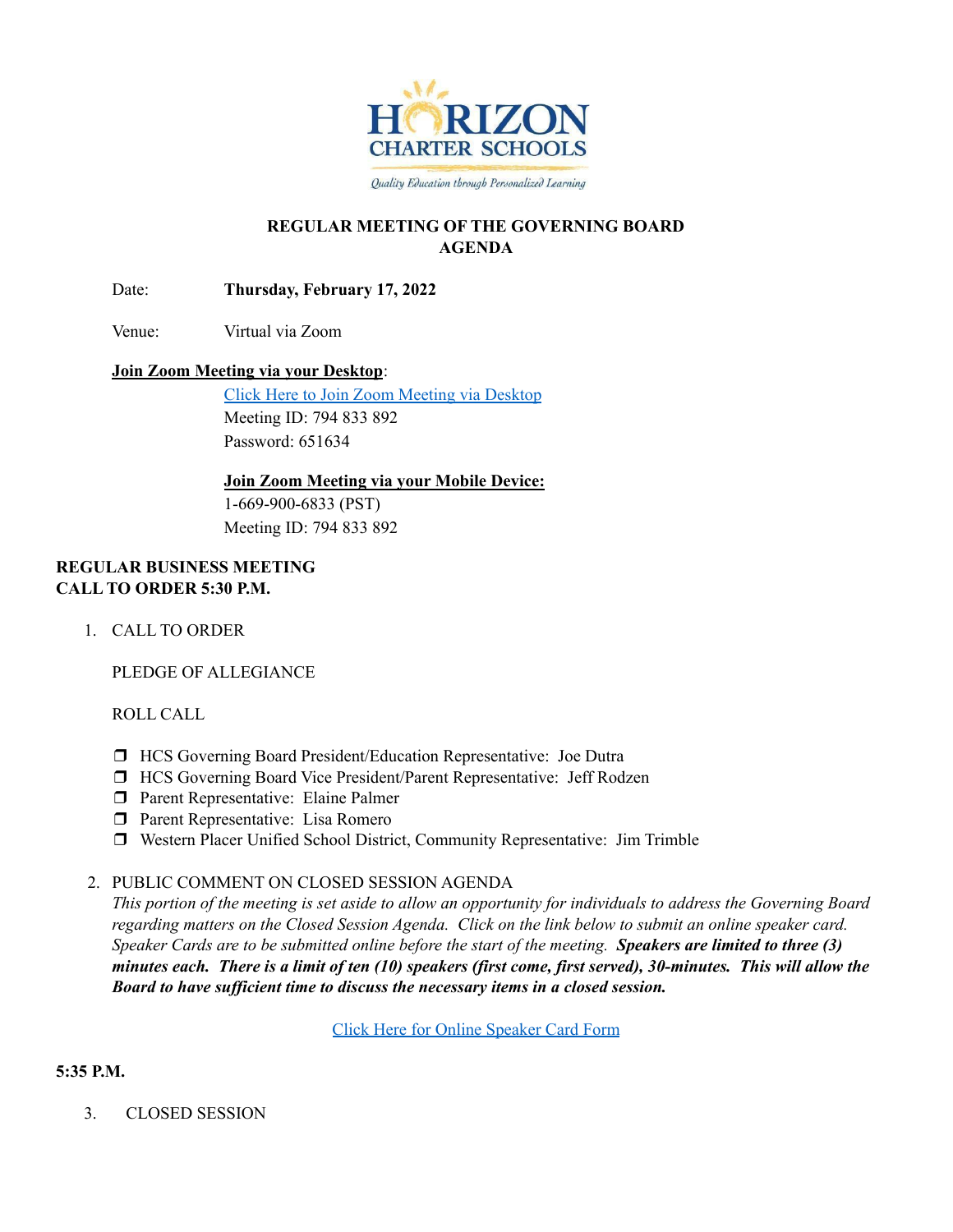- 3.01 PUBLIC EMPLOYEE PERFORMANCE EVALUATION (Government Code Section 54957), Superintendent/CEO position, Chief Business Officer, Chief Academic Officer, Chief Operating Officer (Administrative Services/Human Resources), Directors, Regional Administrators
- 3.02 CONFERENCE WITH LABOR NEGOTIATORS (Government Code Section 54957.6) Labor Negotiations - HCEA (Horizon Certificated Employees Association); HCSCA/CTA/NEA (Horizon Charter Schools Association/California Teachers Association/National Education Association)
- 3.03 PUBLIC EMPLOYEE DISCIPLINE/DISMISSAL/RELEASE (Government Code Section 54957).
- 3.04 CONFERENCE WITH LEGAL COUNSEL- EXISTING LITIGATION (Government Code Section 54957.1) Case No. 02011389

### **7:00 P.M.**

- 4. ADJOURN TO OPEN SESSION
	- 4.01 Items Considered in Closed Session for Action in Open Session
	- 4.02 Adjustments to the Agenda
	- 4.03 Report of Actions Taken in Closed Session

#### 5. REPORTS AND COMMUNICATION

#### 5.01 PUBLIC COMMENT

This portion of the meeting is set aside to allow an opportunity for individuals to address the Governing Board *regarding matters not on the Agenda but within the Governing Board's subject matter jurisdiction. The* Governing Board is not allowed to take action on any item not on the Agenda, except as authorized by Government Code Section 54954.2. Click on the link below to submit an online speaker card. Speaker Cards are to be submitted online before the start of the meeting. Speakers are limited to three (3) minutes each.

Click Here for Online [Speaker](https://forms.gle/1Ad7NmftiSuScxKCA) Card Form

- 5.02 HCEA (Horizon Certificated Employees Association)
	- No statement was submitted.
- 5.03 HCSCA/CTA/NEA (Horizon Charter Schools Association/California Teachers Association/National Education Association)
	- No statement was submitted.
- 5.04 Assistant Superintendent, Educational Services, Chief Academic Officer, Carin Contreras
	- Monitoring [Report/Student](https://docs.google.com/presentation/d/16c9VA7N-nN1-jJz_oZDilugHurAMHz_qKSmxlZ7AGGI/edit#slide=id.g11196965582_0_36) Presentation Math/ELA and use of Technology [fact [sheet](https://drive.google.com/file/d/1jWKbCfQjkmHTkOO2jljYkIo9FYOEUjS7/view?usp=sharing)]
- 5.05 Assistant Superintendent, Business Services/Chief Business Official; Jay Stewart
- 5.06 Superintendent/Chief Executive Officer John Garrard, EdD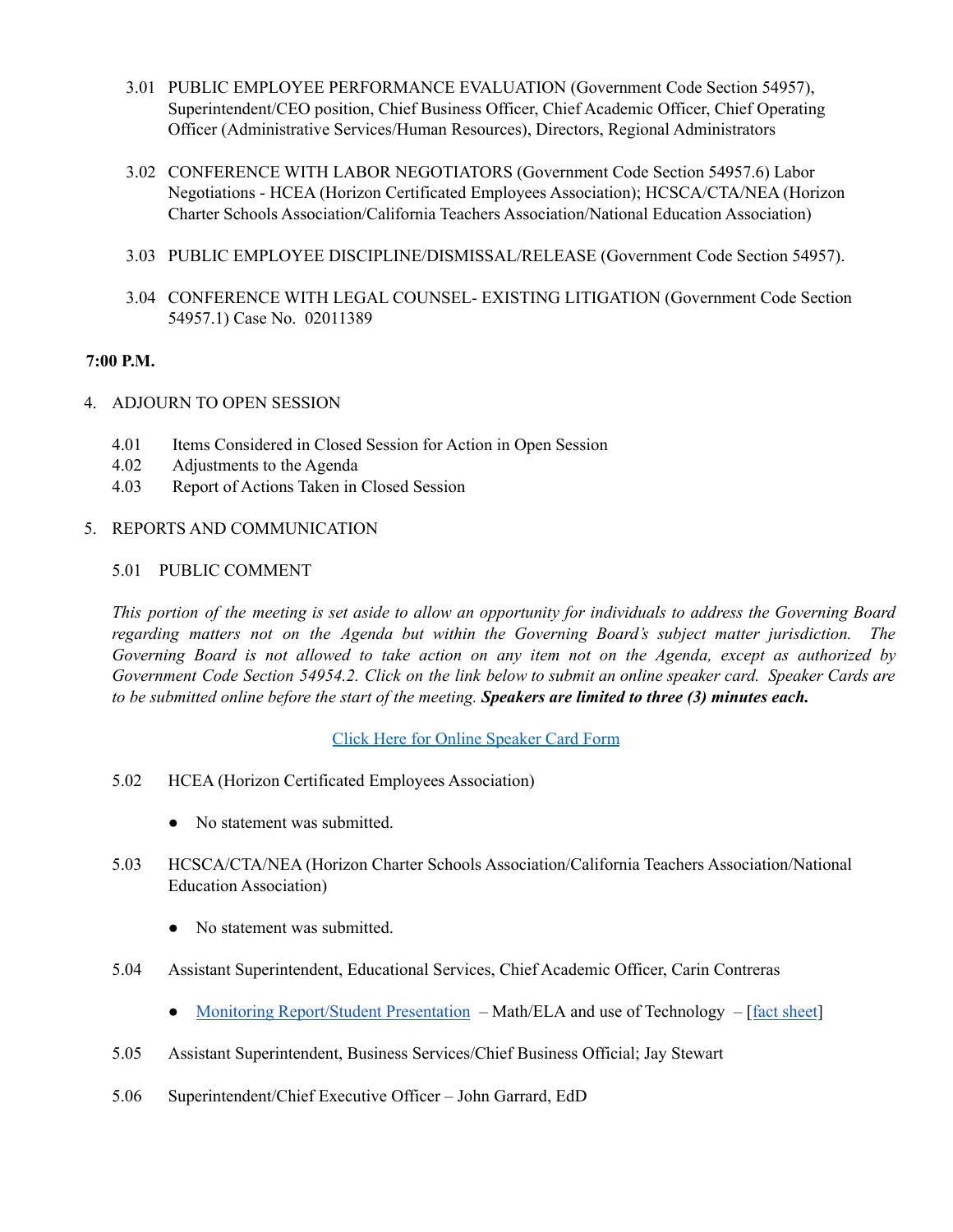### 6. DISCUSSION/ACTION

- 6.01 Consideration and approval of the Cabinet Salary [Schedule](https://drive.google.com/file/d/1ODNn2_PqdG76cLD-m-m9EcDcodqvS8DS/view?usp=sharing) for the 2021-22 school year retroactive to July 1, 2021. - [fact [sheet](https://drive.google.com/file/d/1LiKEBeuxBgD8Xdf3TyKTH0pgEJylKE8S/view?usp=sharing)]
- 6.02 Consideration and discussion of the Budget [Stabilization](https://docs.google.com/presentation/d/1V03GjXPmEWIQO8_SOM2FTQx_-YLVb_Nb/edit?usp=sharing&ouid=106436144914709673495&rtpof=true&sd=true) Plan 2021/2022 [fact [sheet](https://drive.google.com/file/d/1Dm1M-DdzBlbuoKbYrvzgiHDxGQXt2jnv/view?usp=sharing)]
- 6.03 Consideration and approval of the Revised [2021/2022](https://drive.google.com/file/d/1o3Vcf687K8I8D5H4R2xvaGtg_SaLu-wF/view?usp=sharing) School Calendar reclaiming five days of learning time (AB [130\)](https://drive.google.com/file/d/1o3Vcf687K8I8D5H4R2xvaGtg_SaLu-wF/view?usp=sharing) Side Letter [Agreement](https://drive.google.com/file/d/1KFgzcM71PQisE4sC7Jc4tTKXupPm0bNk/view?usp=sharing) - [fact [sheet\]](https://drive.google.com/file/d/1dvvkIvhDGOiCZIzwU2CL_wbozIPO-nt1/view?usp=sharing)
- 6.04 Consideration and approval of the A-G [Grant](https://docs.google.com/presentation/d/1ggNQbJHrZkD0J8YADklIUToUVyAHxxug34JZ5Alkau8/edit?usp=sharing) [fact [sheet\]](https://docs.google.com/document/d/1Oo8dI_pFEBXqoB4gc_n4rLuUiDQ6f3Nr/edit?usp=sharing&ouid=106436144914709673495&rtpof=true&sd=true)
- 6.05 Public Hearing HCEA (Horizon Certificated Employees Association) Reopeners for the [2022-2023](https://drive.google.com/file/d/1JYs0t57opTvcKRtVbCPnwN7MoKlF0_ww/view?usp=sharing) [Sunshine](https://drive.google.com/file/d/1JYs0t57opTvcKRtVbCPnwN7MoKlF0_ww/view?usp=sharing) Proposal - [fact [sheet](https://drive.google.com/file/d/1aXPMtGP-m8pviKWvU_ikM9D3_EckWZyb/view?usp=sharing)]
- 6.06 Acceptance of HCEA (Horizon Certificated Employees Association) Reopeners for the [2022-2023](https://drive.google.com/file/d/1JYs0t57opTvcKRtVbCPnwN7MoKlF0_ww/view?usp=sharing) [Sunshine](https://drive.google.com/file/d/1JYs0t57opTvcKRtVbCPnwN7MoKlF0_ww/view?usp=sharing) Proposal - [fact [sheet](https://drive.google.com/file/d/1xUB1mCmiMmoRGhY42j3m_BJokS_eMtN5/view?usp=sharing)]
- 6.07 Consideration and discussion of LCAP: [Supplement](https://docs.google.com/presentation/d/1gRiulChEKWctVEQGjbx8u-pJscYyi5X7RgVApMsiB-c/edit?usp=sharing) to the Annual Update [fact [sheet\]](https://drive.google.com/file/d/1BNmTskThoSXfcrLzvLjgcuD3r9sH0IBF/view?usp=sharing)
- 6.08 Consideration and discussion of the Horizon Charter School [Administration](https://drive.google.com/file/d/1mzKCziBeDfZ2EDsfgjNnJD47pGBU0IY0/view?usp=sharing) Organization Chart [[fact](https://drive.google.com/file/d/1_YpikC77nUKBB3RdoKJ8tqQmbnZMEF_Q/view?usp=sharing) [sheet\]](https://drive.google.com/file/d/1_YpikC77nUKBB3RdoKJ8tqQmbnZMEF_Q/view?usp=sharing)
- 6.09 Consideration and approval of the Ad Hoc Committee Parent Applications [fact [sheet\]](https://drive.google.com/file/d/1UtSdRDg0odHe2HMSkZ1FSRaH7hhWKkd2/view?usp=sharing)

#### 7. CONSENT AGENDA

#### *NOTICE TO THE PUBLIC*

All items on the Consent Agenda will be approved with one motion, which is not debatable and requires a unanimous vote for passage. If any member of the Board, Superintendent, or the Public so request, items may be removed from this section and placed in the regular order of business following the approval of the consent *agenda.*

- 7.01 Approval of the [Enrollment](https://docs.google.com/spreadsheets/d/1S-8jkc3n3rKHKBDPFwZegtMHQWDtMJTy/edit?usp=sharing&ouid=106436144914709673495&rtpof=true&sd=true) Report [fact [sheet](https://drive.google.com/file/d/1oilXVextyLaoEObkDKEhXpPjJQwZvspH/view?usp=sharing)]
- 7.02 Approval of the [Warrant](https://drive.google.com/file/d/1Hw3LfE-8zL7SjpPDRgNBkmedSiclh9c3/view?usp=sharing) Report [fact [sheet\]](https://drive.google.com/file/d/1MJt70t1lFEruG2QJeNzyf-jyro0x2T-P/view?usp=sharing)
- 7.03 Approval of the [Certificated](https://drive.google.com/file/d/1G1iObfPFxlt4wTyk3RyY8EzqCE0JEkqM/view?usp=sharing) Personnel Report [fact [sheet\]](https://docs.google.com/document/d/1zIKQyV72c792ZkK0rAK-0LNwmtt5dxNEotJ1XGEUzz0/edit?usp=sharing)
- 7.04 Approval of the [Classified](https://drive.google.com/file/d/1TEMnxN7iuWErZfZrVa9N0r62uD6haxu5/view?usp=sharing) Personnel Report [fact [sheet\]](https://docs.google.com/document/d/1O3FuJuDyOM9OBarprqCfiizJBmAm1clpmOBFaRYx2N8/edit?usp=sharing)
- 7.05 Approval to hold public meetings via teleconference per AB 361 [fact [sheet](https://drive.google.com/file/d/18HNOqpF6mHp-ZsJNeQB9PJuoszCX6KXh/view?usp=sharing)]
- 7.06 Approval of the School [Accountability](https://drive.google.com/file/d/1tfO5kdmSGemYYX8a-v19lXchHEctUPvY/view?usp=sharing) Report Card [fact [sheet](https://drive.google.com/file/d/1okb6o2MgvLYUOh84aX94m-Jg1-E0AglM/view?usp=sharing)]
- 7.07 Approval of the Placer County Office of Education Clear [Administrative](https://drive.google.com/file/d/11L5piNA-FC98OjGgKzHaXS8YQqEAcMjC/view?usp=sharing) Services Credential Induction [Program](https://drive.google.com/file/d/11L5piNA-FC98OjGgKzHaXS8YQqEAcMjC/view?usp=sharing) MOU, July 1, 2021 - June 30, 2022 - [fact [sheet\]](https://docs.google.com/document/d/1LgNkRRHlRaaRPmvycs2xIZSghJXAYwoRrtMUm0JOdHE/edit?usp=sharing)